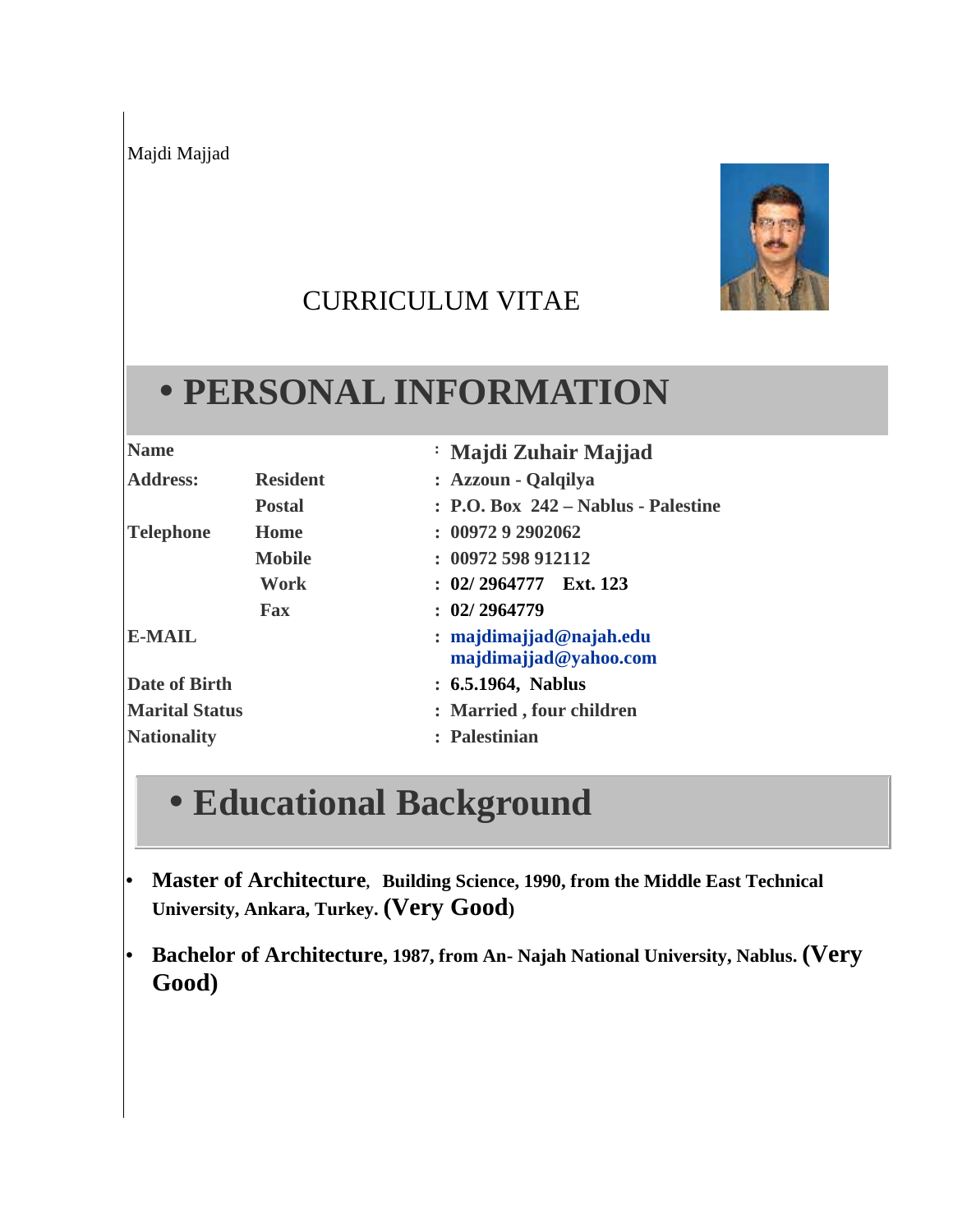# **Personal Skills**

- **Report and Proposal writing skills (English and Arabic).**
- **Excellent Computer skills.**
- **Excellent communication skills.**
- **Ability to meet deadlines and to work under pressure.**
- **Meet with various administrative tasks.**
- **Ability to lead a team.**
- **A Valid Driving License.**

### **Computer Skills**

- **M.S Project (Excellent).**
- 
- **AutoCAD (Excellent).**

**Primavera (Very Good).**

**M.S. Office, Word Excel, Power Point… Etc. (Excellent).**

#### **Languages**

 **Arabic : Excellent (Read, write, speak) English : Excellent (Read, write, speak ) Turkish :Fair (Read, write, speak )**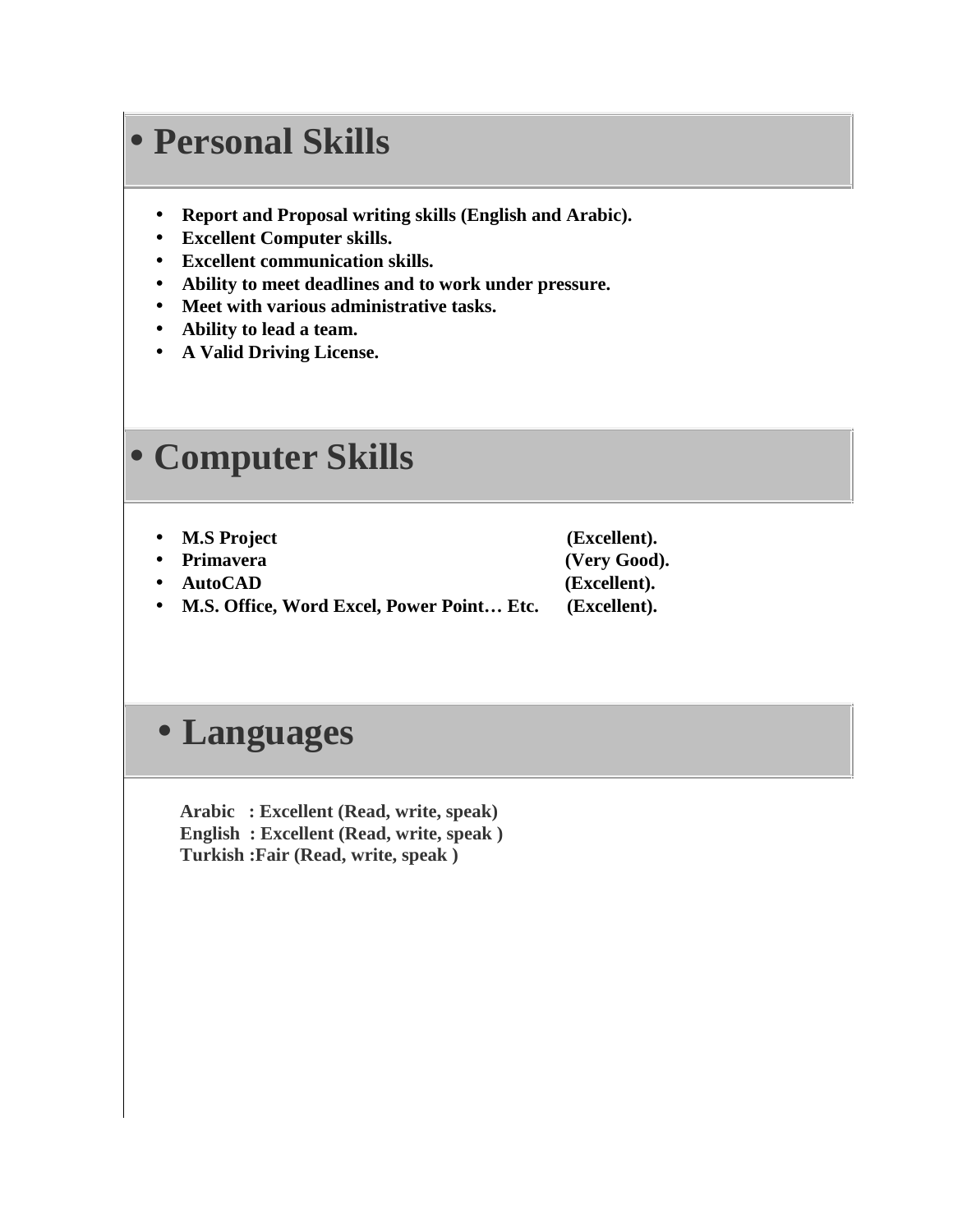## **Training Courses**

- **Communication Skills, 1996.**
- **Structure Seismic Design, 1999.**
- **Computer Aided Design (AutoCAD), 2000.**
- **Energy Conservation in Buildings, (Preparing Trainers), 2002.**
- **Climatic Design, (Preparing Trainers), 2003.**
- **Communication Skills, 2004.**
- **Microsoft Office, 2004.**

## **Practical Experience**

 **From December, 1987 to September, 1988: Architect in Tubaileh Co. for Construction. Nablus. (working in the Architectural design section and in the site as site engineer.**

**Also I had participated in the design of many residential buildings)**

 **From July 1990, to June 1991, Architect in Al- Ahliya company for design and construction. (A site engineer in a big project- the construction of An- Najah University buildings in**

**the old campus. Also I worked in the architectural design Section)**

- **From June, 1991 to March 1993, Architect and Project Engineer, in ASHLAD company. (Project Engineer in a big housing project ( 100 ) residential buildings of 5 floors Each.)**
- **From March 1993, to August 1995, Architect in Qalqilia Engineering Office, in Qalqilia.**

**(Responsible for the design section in a big engineering office in which I was involved in designing a large scale projects.)**

*At the same time I was a part- time lecturer in the Department of Architecture at An- Najah National University. In which I gave many courses in Architectural Design, Building Construction, Passive Solar Design of Buildings, Building Materials.*

 **From August 1995, to February 1997, Head of Training Department and responsible for the Thermal Insulation projects, and the Passive Solar Energy Projects, in the Palestinian Energy and Environment Research Center.**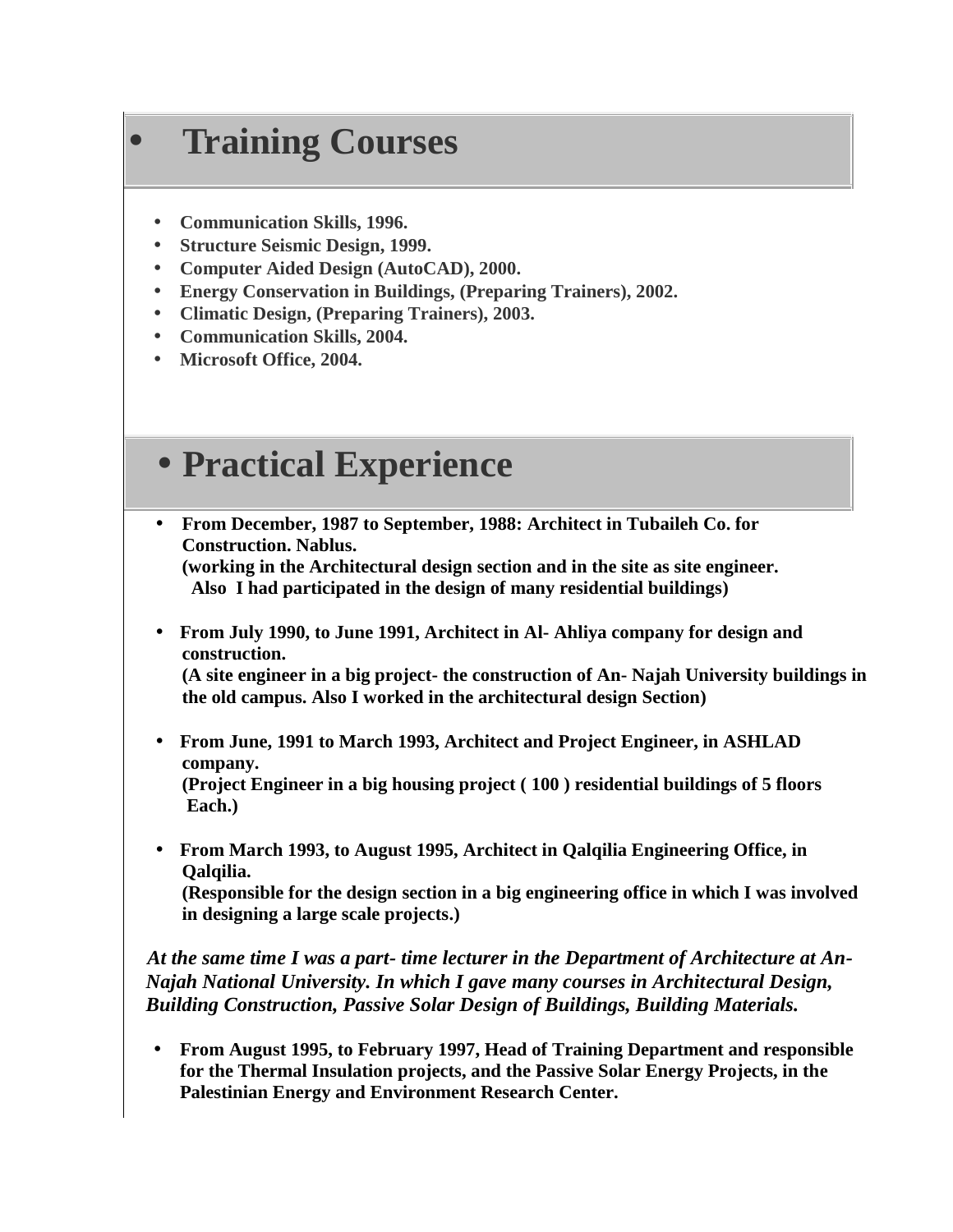- **From February 1997, to May 1998, Senior Architect and Project Manager in Qalqilia Engineering Office, Qalqilia. (Responsible for the Design and Supervision sections in which I was a project manager for residential project).**
- **From June 1998, till Oct 2007, Senior Architect in the Technical Department- Engineers Association. (Working in the Technical Department of the Engineers Association in Checking the architectural drawings submitted from Engineers Offices.)**
- **From November 2005, till April 2006 Project Manager at Midmac Contracting Company, Ramallah. (Have a leave from the Engineers Association). In which I was a Project Manager of the Mausoleum of President Yasser Arafat**
- **From October 2007 till January 2008 Project Coordinator at PECDAR, The Palestinian Economic Council for Development and Reconstruction, in which I was a project coordinator of the the National Park in Ramallah.**
- **From January 2008 till now, Lecturer at An Najah National University.**
- **Attendance and participation in many conferences and workshops, concerning energy conservation in building design and passive solar design of buildings.**
- **A completion of many training programs.**

**(See the Personal Statement for more information about the above section).**

# **References and Supporting Documents**

All of the supporting documents are ready upon request .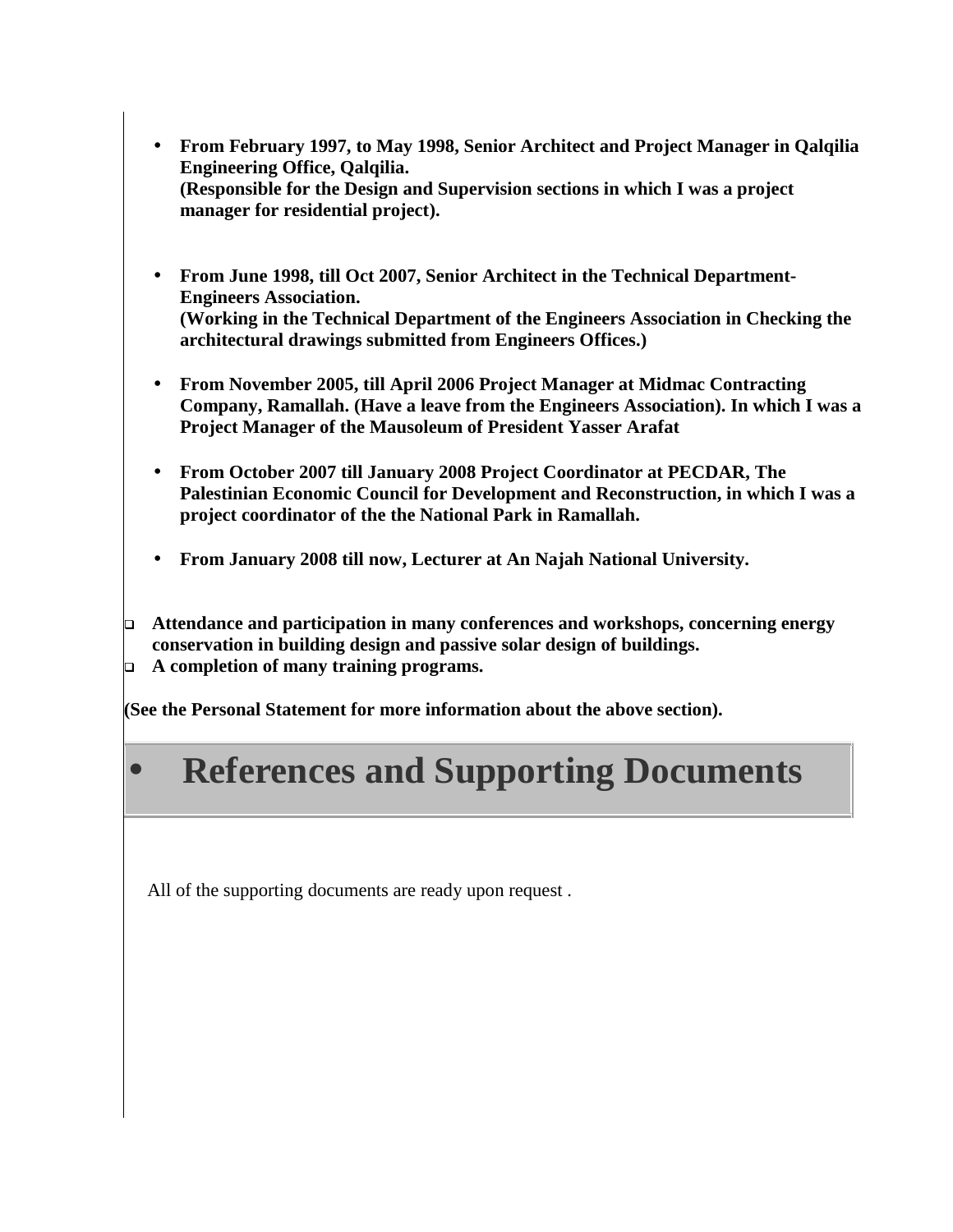#### **Personal Statement**

**Since 1990, I had worked as a project manager for many engineering projects. Also I worked in the design section of a big Engineering Office.**

**At 1995 I began my work with the Palestinian Energy and Environment Research Center, as Head of Training Department and responsible for many projects such as Thermal Insulation Project, Bioclimatic Design Project and a Palestinian Coordinator of " Thermal Reglamantation for Maghrabian Countries"( RTMB) Project, based in Tunisia. Also I participated in the Solid Waste Management project in the Northern Palestinian Villages, which aimed to raise the awareness of people toward this important issue.**

**Also I participated in the Renewable Energy awareness campaign and workshops in many Palestinian cities and villages.**

**Since 1998 till 2007, I was working in the Technical Dep. Of the Engineers Association as Technical Supervising and Checking of projects submitted by Engineering Offices.**

**Meanwhile from 1993- 1998, I was a Part-time Instructor in the Faculty of Engineering- An-Najah University in Nablus, in which I lectured in many topics such as Building Construction, Passive Solar Design, Architectural Design and so on.**

**Also I attended and participated in many Conferences and workshops in Palestine and abroad, for instance, Attending of the Energy Conference for the Mediterranean Countries, in Greece, 1995. Arab Electricity Conference in Amman, 1996. Also attending many meetings for RTMB Project in Tunisia, 1996. Attending and participating in the Energy and Environment Conference in Nablus, 1996. Attending and participating in the Consulting Performance Conference in Nablus, 2000.**

**In 2003-2004 participating in the Bioclimatic Design section in the Energy Codes for Palestine donated by GEF through the UNDP/PAPP. Also attending and participating in two training courses for Trainers held in Amman concerning Thermal Insulation in Buildings and the Energy Codes for Palestine.**